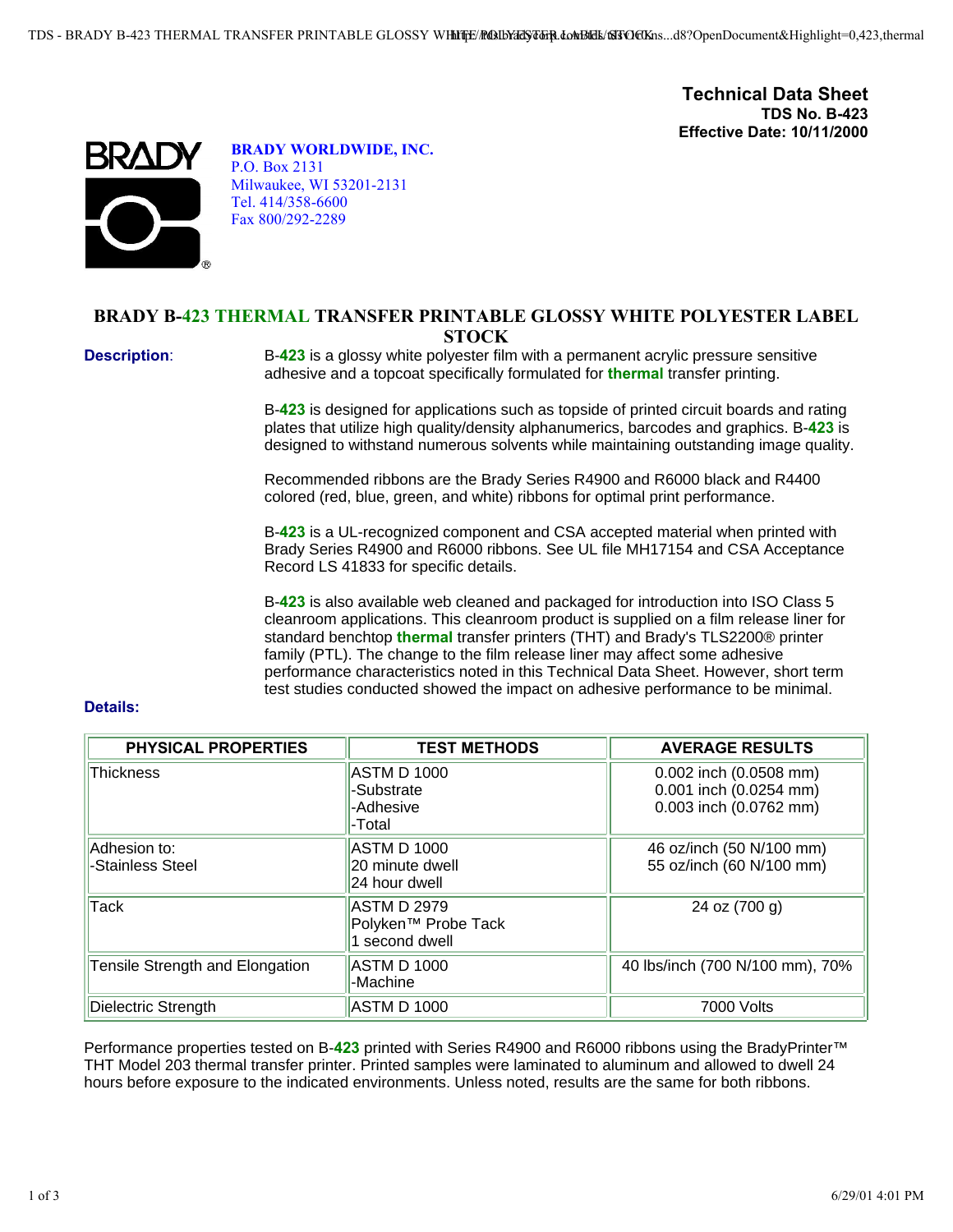| <b>PERFORMANCE PROPERTIES</b>   | <b>TEST METHOD</b>                                       | <b>TYPICAL RESULTS</b> |  |
|---------------------------------|----------------------------------------------------------|------------------------|--|
| <b>High Service Temperature</b> | 30 days at 248°F (120°C)                                 | No visible effect      |  |
| Low Service Temperature         | 30 days at -40°F (-40°C)                                 | No visible effect      |  |
| <b>Humidity Resistance</b>      | 30 days at 100°F (37°C) and 95%<br>IR.H.                 | No visible effect      |  |
| <b>UV Light Resistance</b>      | 30 days in UV Sunlighter™ 100                            | No visible effect      |  |
| Weatherability                  | ASTM G 26<br>30 days in Xenon Arc<br>Weatherometer       | No visible effect      |  |
| Salt Fog Resistance             | ASTM B 117<br>30 days in 5% salt fog solution<br>chamber | No visible effect      |  |

## **PERFORMANCE PROPERTY CHEMICAL RESISTANCE**

Samples printed with Series R4900 and R6000 ribbons using a BradyPrinter™ THT Model 203 thermal transfer printer. Samples laminated to aluminum panels and allowed to dwell 24 hours prior to testing. Test conducted at room temperature. Testing consisted of 5 cycles of 10 minute immersions in the specified test fluid followed by a 30 minute recovery period. After final immersion, samples rubbed 10 times with cotton swab saturated with test fluid.

| <b>CHEMICAL REAGENT</b>         | SUBJECTIVE OBSERVATION OF VISUAL CHANGE |                                                                   |                                                                   |  |  |
|---------------------------------|-----------------------------------------|-------------------------------------------------------------------|-------------------------------------------------------------------|--|--|
|                                 | <b>EFFECT TO LABEL</b><br><b>STOCK</b>  | R4900                                                             | <b>R6000</b>                                                      |  |  |
| Methyl Ethyl Ketone             | Slight adhesive ooze                    | No visible effect w/o rub,<br>complete print removal<br>after rub | No visible effect w/o rub,<br>complete print removal<br>after rub |  |  |
| 1,1,1-Trichloroethane           | Slight adhesive ooze                    | No visible effect w/o rub,<br>complete print removal<br>after rub | No visible effect w/o rub,<br>complete print removal<br>after rub |  |  |
| Toluene                         | Slight adhesive ooze                    | No visible effect w/o rub,<br>complete print removal<br>after rub | No visible effect w/o rub,<br>complete print removal<br>after rub |  |  |
| Freon <sup>®</sup> TMS          | No visible effect                       | No visible effect w/o rub,<br>moderate print removal<br>after rub | No visible effect w/o rub,<br>slight print removal after<br>rub   |  |  |
| <b>Isopropyl Alcohol</b>        | No visible effect                       | No visible effect w/o rub,<br>slight print removal after<br>rub   | No visible effect                                                 |  |  |
| <b>Mineral Spirits</b>          | No visible effect                       | No visible effect                                                 | No visible effect                                                 |  |  |
| JP-8 Jet Fuel                   | Slight adhesive ooze                    | No visible effect                                                 | No visible effect                                                 |  |  |
| ASTM #3 Oil                     | No visible effect                       | No visible effect                                                 | No visible effect                                                 |  |  |
| Mil 5606 Oil                    | No visible effect                       | No visible effect                                                 | No visible effect                                                 |  |  |
| Gasoline                        | Slight adhesive ooze                    | No visible effect                                                 | No visible effect                                                 |  |  |
| Skydrol® 500B-4                 | Slight adhesive ooze                    | No visible effect w/o rub,<br>complete print removal<br>after rub | No visible effect w/o rub,<br>complete print removal<br>after rub |  |  |
| Super Agitene <sup>®</sup>      | No visible effect                       | No visible effect                                                 | No visible effect                                                 |  |  |
| Alphametals BIOACT®<br>$EC-7TM$ | Slight adhesive ooze                    | No visible effect                                                 | No visible effect                                                 |  |  |
| <b>RUSSIAN LIMITATION</b>       | <b>INTERNATIONAL CONTRACTOR</b>         | <b>INTERNATIONAL PROPERTY</b>                                     | <b>INTERNATIONAL CONTRACTOR</b>                                   |  |  |